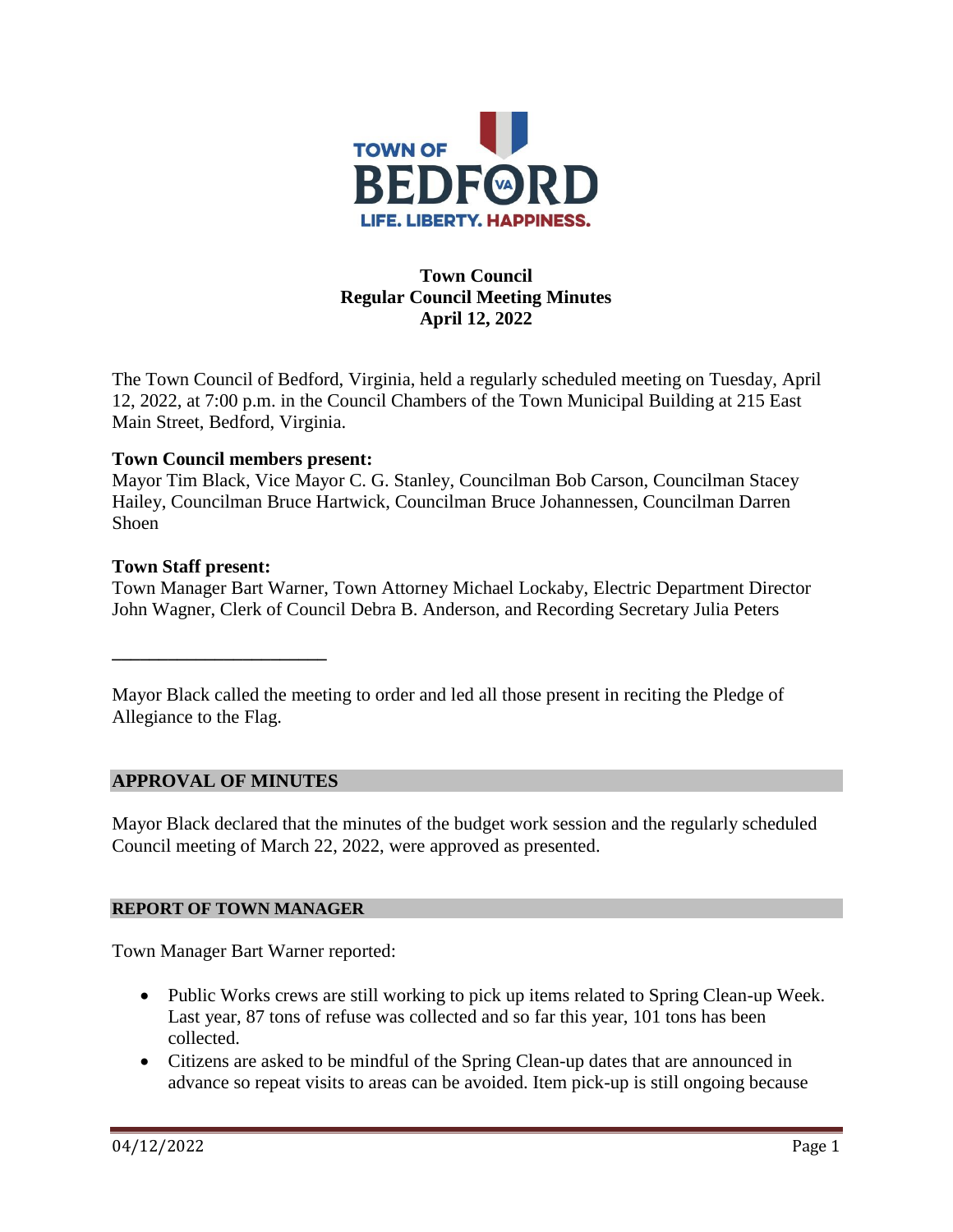people say they are not aware of the dates when they see the crews and then put their items out for pick-up, causing Public Works to make second trips.

- The Electric Department will be rolling out an outage management system in May. It is designed to improve the sharing of information and increase communication with customers on the rare occasions of power outages. It should take some pressure off the phone system and dispatch.
- Mr. Ronnie Lewis will be sworn-in as Bedford's new Police Chief on Monday, May 16, 2022. The ceremony will take place in Council Chambers at 9:00 a.m. and he will commence his duties immediately thereafter.
- There will be a planned power outage north of Town this Saturday morning for approximately two hours.

## **APPEARANCES BEFORE COUNCIL**

None.

# **COUNCIL COMMENTS**

Councilman Hartwick welcomed Ronnie Lewis on-board. He is quite impressed with him and although no one can completely take Todd Foreman's place, Mr. Lewis will do a good job and the Town will be in excellent hands.

Councilman Stanley said Ronnie Lewis is a good hire and people that know him have said he will do well.

Councilman Shoen concurred and was glad they were able to hire a local person.

Councilman Carson said he was looking forward to meeting Mr. Lewis. He thanked Mr. Lawhorne and his team for responding to his safety situation and he appreciated their help.

Mayor Black welcomed Ronnie Lewis to Bedford as the new Police Chief and looked forward to working with him. He has heard nothing but good things about him and he is excited to have him on the Town's team. Also, he was able to attend the 90<sup>th</sup> birthday celebration of a retired Town policeman Bill Ishley on Saturday and gave a shout-out to him.

## **REPORT OF COUNCIL COMMITTEES**

Councilman Hailey said the Christmas Lights Committee met a couple weeks ago and discussed what items have deteriorated and will need replacing. A suggestion was made at the meeting to add some Christmas banners intertwined with the lights for the future Christmas light displays. There will be another meeting this week to further discuss the matter.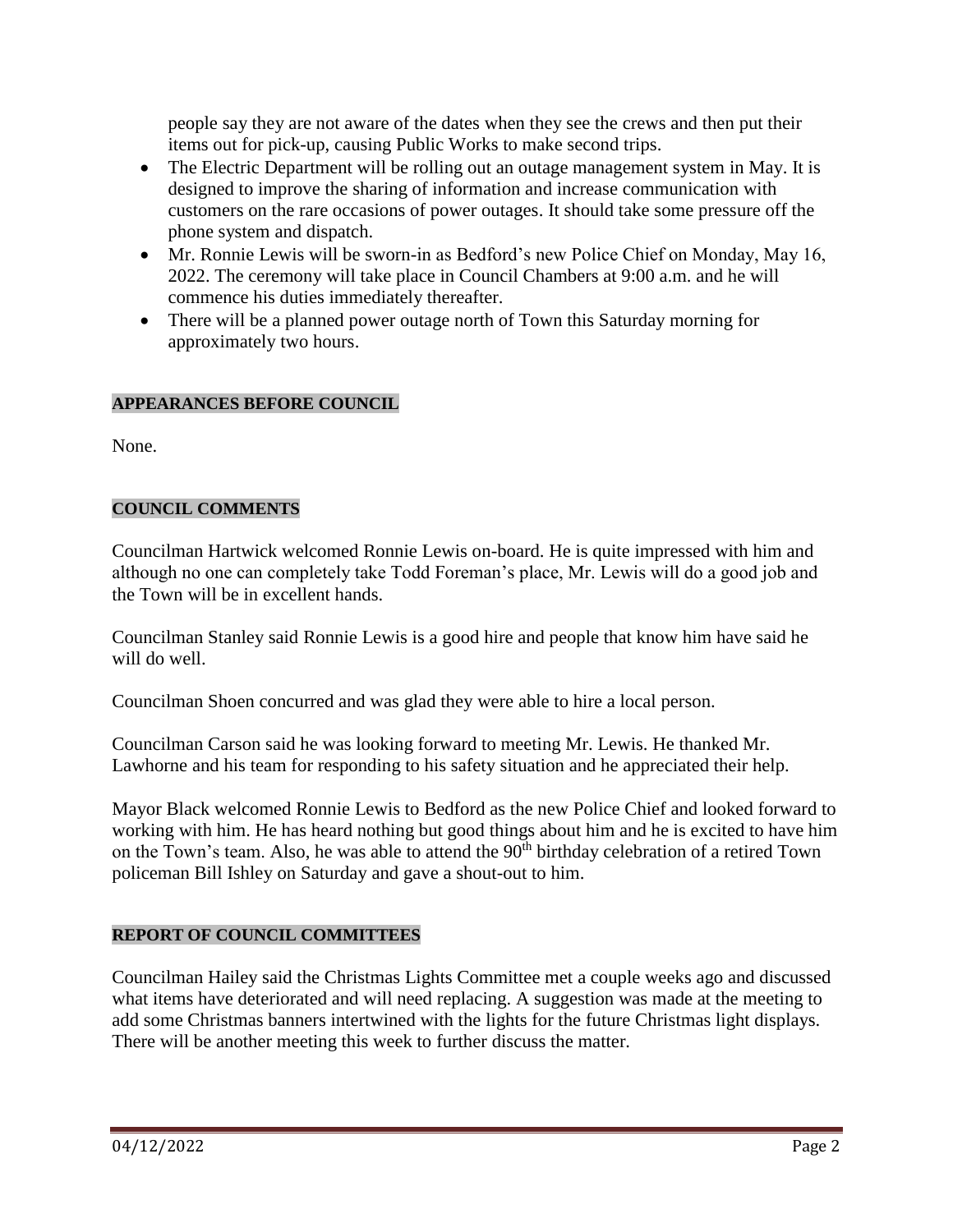### **REVISIONS TO AGENDA**

None.

### **PUBLIC HEARINGS**

None.

#### **CONSENT AGENDA**

None.

### **OLD BUSINESS**

None.

#### **NEW BUSINESS**

Mayor Black read Closed Session pursuant to Section 2.2-3711 (a) (3) of the Code of Virginia of 1950, as amended, for the acquisition or disposition of publicly held real property, where discussion in an open meeting would adversely affect the bargaining position for property on Monroe Street and Fuqua Mill Road.

Mr. Hailey moved, seconded by Mr. Hartwick, to enter into closed session.

Voted upon and carried by the following roll call vote.

| aye |
|-----|
| aye |
| aye |
| aye |
| aye |
| aye |
| aye |
|     |

The motion carried with seven members voting aye.

Council adjourned into closed session at 7:08 p.m.

Mr. Warner, Mr. Wagner, and Mr. Lockaby remained present for the first item of the closed session.